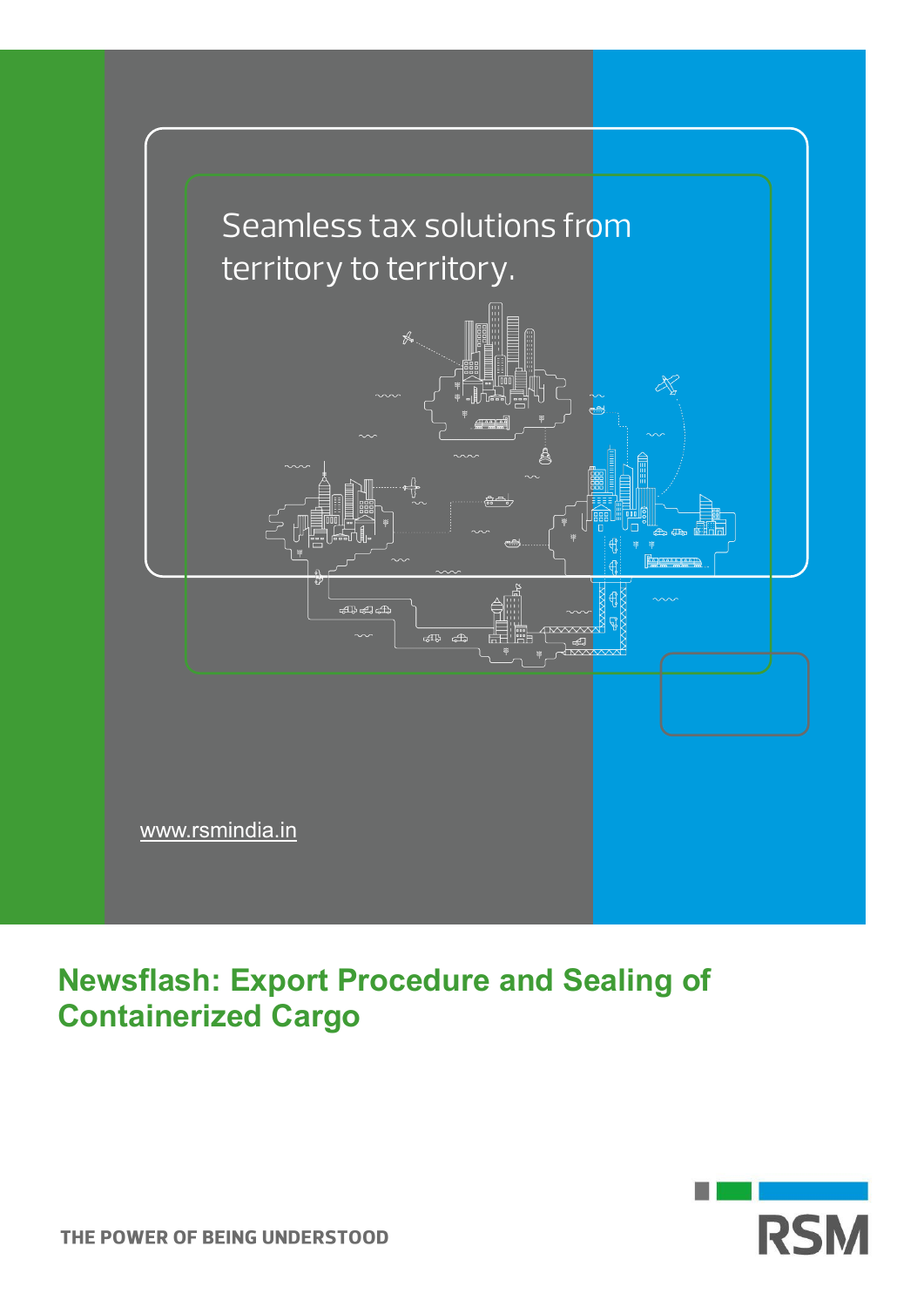Post implementation of GST from 1 July 2017, Government of India has prescribed the procedure for export and sealing of containerized cargo by way of circular no. 26 / 2017 - Customs dated 1 July 2017.

## **1.0 Procedure of Export**

1.1 The governing provisions related to exports are contained in section 16 of IGST Act, 2017. Supplies of goods and services for exports have been categorized as 'Zero Rated Supply' implying that goods could be exported under two options :

| <b>Option I</b>                                                                                                                                                                                                                                                                                                                                                                                                                                                                                 | <b>Option II</b>                                                                                                                                                                                                                                                                          |
|-------------------------------------------------------------------------------------------------------------------------------------------------------------------------------------------------------------------------------------------------------------------------------------------------------------------------------------------------------------------------------------------------------------------------------------------------------------------------------------------------|-------------------------------------------------------------------------------------------------------------------------------------------------------------------------------------------------------------------------------------------------------------------------------------------|
| Under bond or letter of undertaking without<br>payment of IGST followed by claim of<br>unutilized input tax credit.                                                                                                                                                                                                                                                                                                                                                                             | Payment of IGST with provision for refund of<br>tax paid                                                                                                                                                                                                                                  |
| The exporter claiming Input Tax credit<br>a.<br>shall file an application electronically<br>through the common portal. The<br>application shall be accompanied by<br>documents as prescribed in the rules.<br>Application for refund shall be filed only<br>b.<br>after export manifest or an export report,<br>as the case may be as per Section 41 of<br>Customs Act, 1962.<br>Format of furnishing bond or LUT for<br>C.<br>export of goods have been attached<br>separately in Annexure -1. | Registered person shall not have to file<br>a.<br>any application for refund of IGST paid on<br>supply of goods for exports.<br>The Shipping bill, having GST invoice<br>b.<br>details shall be deemed to be an<br>application for refund of IGST paid on<br>goods exported out of India. |

- 1.2 "**Input tax**" in relation to a registered person, means the central tax, State tax, integrated tax or Union territory tax charged on any supply of goods or services or both made to him and includes
	- a. the integrated goods and services tax charged on import of goods;
	- b. the tax payable under the reverse charge mechanism.

but does not include tax paid under the composition levy.

- 1.3 To claim refund under option II, following are the prerequisites
	- a. Person in charge of the conveyance carrying export goods should duly file an export manifest or an export report which should cover number and date of shipping details or bills of export.
	- b. Applicant should furnish a valid return in Form GSTR- 3 within the grace period allowed by the Government.
	- c. Details of the export invoices contained in return GSTR-1 should be transmitted electronically by the common portal to the Customs System and the said System shall in turn electronically transmit back to the common portal a confirmation that the goods covered by the said invoices have been exported out of India.
- 1.4 Upon receipt of information regarding furnishing of a valid return in GSTR-3 on the common portal, Customs system shall process the claim for refund and an amount equal to IGST paid in respect of each shipping bill or bill of export will be credited to the bank account of the applicant mentioned in the registration particulars.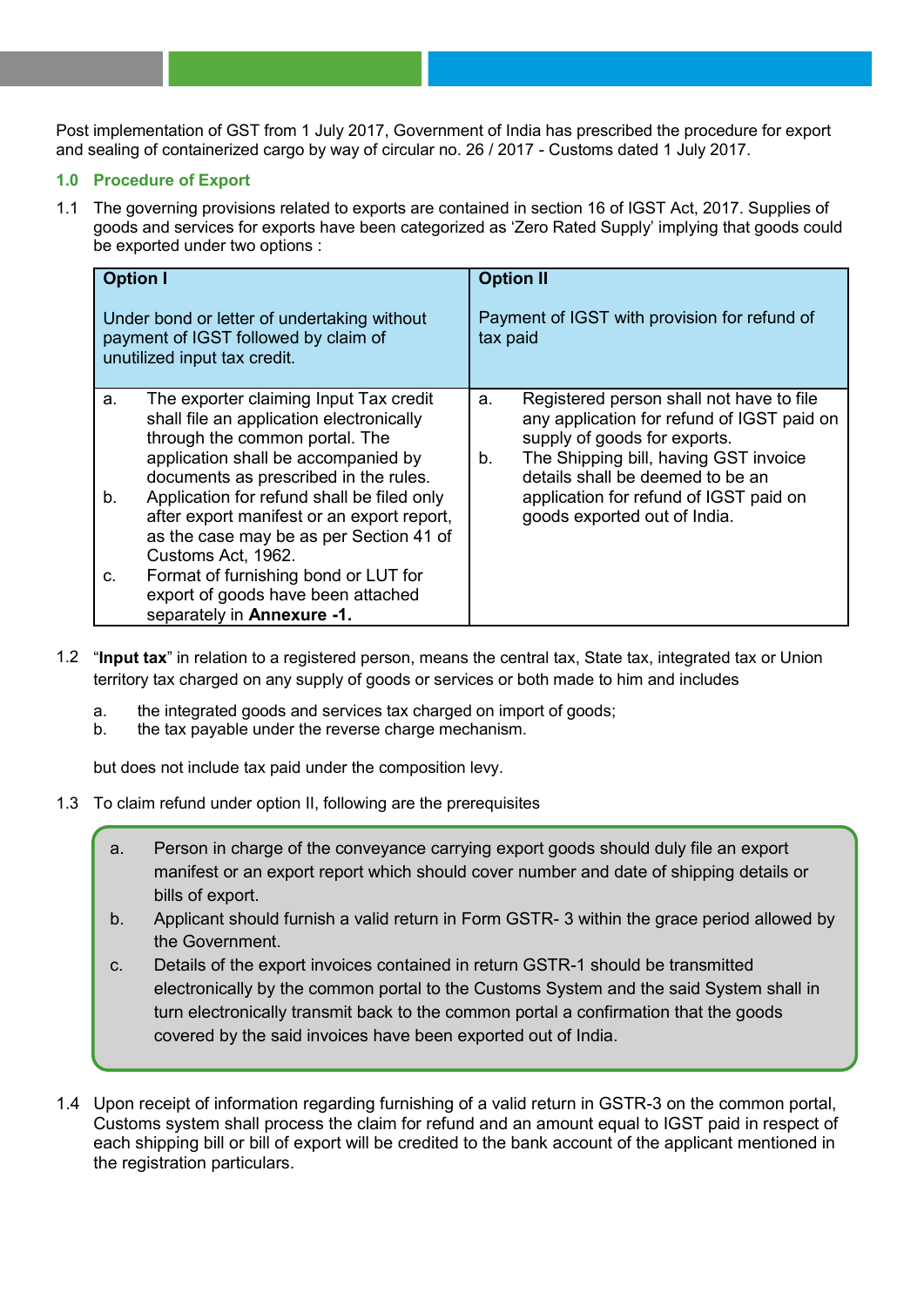1.5 ARE-1 procedure which was being followed is dispensed with expect in respect of commodities to which provisions of Central Excise Act ,1944 would continue to be applicable.

## **2.0 Procedure for Self Sealing of Containers in respect of export**

- 2.1 At present there are 3 categories of containers which arrive at the port/ICD :
	- a. Containers stuffed at factory premises or warehouse under self-sealing procedure;
	- b. Containers stuffed/sealed at factory premises or warehouse under supervision of central excise officer; or
	- c. Containers stuffed and sealed at container freight stations/Inland Container Depot.
- 2.2 Board has decided to lay down a simplified procedure for stuffing and sealing of export goods in containers. It has been decided to do away with the sealing of containers with export goods by CBEC officials. **Instead , self-sealing procedure shall be followed subject to the following:**

| $\overline{\text{Sr}}$<br><b>No</b> | <b>Particulars</b>                                                                                                                                                                                                                                                                                                                                                                                                                                                                                                                                                                   |
|-------------------------------------|--------------------------------------------------------------------------------------------------------------------------------------------------------------------------------------------------------------------------------------------------------------------------------------------------------------------------------------------------------------------------------------------------------------------------------------------------------------------------------------------------------------------------------------------------------------------------------------|
| 1.                                  | Exporter shall be under an obligation to inform the details of the premises of a factory or<br>warehouse or any other place where container stuffing is to be carried out to the jurisdictional<br>customs officer.                                                                                                                                                                                                                                                                                                                                                                  |
| $\overline{2}$ .                    | Exporter should be registered under the GST and should be filing GSTR1 and GSTR 2 & where<br>exporter is not registered, he shall bring the export goods to a Container freight station/ICD for<br>stuffing and sealing of container.                                                                                                                                                                                                                                                                                                                                                |
|                                     | However in case of an Status holders recognized by DGFT under a valid status holder certificate<br>issued in this regard, an exporter may follow the self-sealing procedure even if he is not required<br>to be registered.                                                                                                                                                                                                                                                                                                                                                          |
| 3.                                  | Any exporter desirous of availing the Self Sealing procedure shall inform the jurisdictional custom<br>officer of the rank of superintendent or appraiser of customs atleast 15 days before the first<br>planned movement of a consignment from factory premises or warehouse.                                                                                                                                                                                                                                                                                                       |
| 4.                                  | The Concerned officer will visit and inspect with regard to viability the premises from where<br>export goods will be stuffed & sealed for export. Permission will be granted based on the viability<br>of premises and after such permission, exporter shall furnish only intimation to the jurisdictional<br>superintendent or customs each time self-sealing is carried out at approved premises. The<br>Intimation, in this regard shall clearly mention the place and address of approved premises,<br>description of export goods and whether any incentive is claimed or not. |
| $\overline{5}$ .                    | Where the permission is not granted based on the viability of premises, exporter shall bring the<br>goods to Container Freight Station/Inland Container Depot/Port for sealing purposes.                                                                                                                                                                                                                                                                                                                                                                                             |
| 6.                                  | Self- Sealing permission given to the exporter will be applicable at all the customs stations.                                                                                                                                                                                                                                                                                                                                                                                                                                                                                       |
| 7.                                  | Transportation documents for movement of goods from factory or warehouse shall be same as<br>specified in GST laws. In case of unregistered person, way bill or transport challan or lorry<br>receipt shall be the transport document.                                                                                                                                                                                                                                                                                                                                               |
| 8.                                  | The exporter shall seal the container with the tamper proof electronic -seal of standard<br>specification. It should have a unique number which should be declared in the shipping bill.                                                                                                                                                                                                                                                                                                                                                                                             |
| $\overline{9}$ .                    | Before sealing the container, exporter shall feed the data such as :                                                                                                                                                                                                                                                                                                                                                                                                                                                                                                                 |
|                                     | i.<br>Name of the exporter,<br>IEC code,<br>ii.<br>GSTIN number,<br>iii.<br>Description of the goods,<br>iv.<br>Tax invoice number,<br>V.<br>Name of the authorized signatory and shipping bill number in the electronic seal.<br>vi.                                                                                                                                                                                                                                                                                                                                                |
| 10.                                 | For self-clearance of export goods the exporter shall file an shipping bill under digital signature.                                                                                                                                                                                                                                                                                                                                                                                                                                                                                 |

2.3 The existing practice of sealing the container with bottle seal under Central Excise supervision would continue, since board has decided that the above procedure **shall be effective from 1 September 2017.**